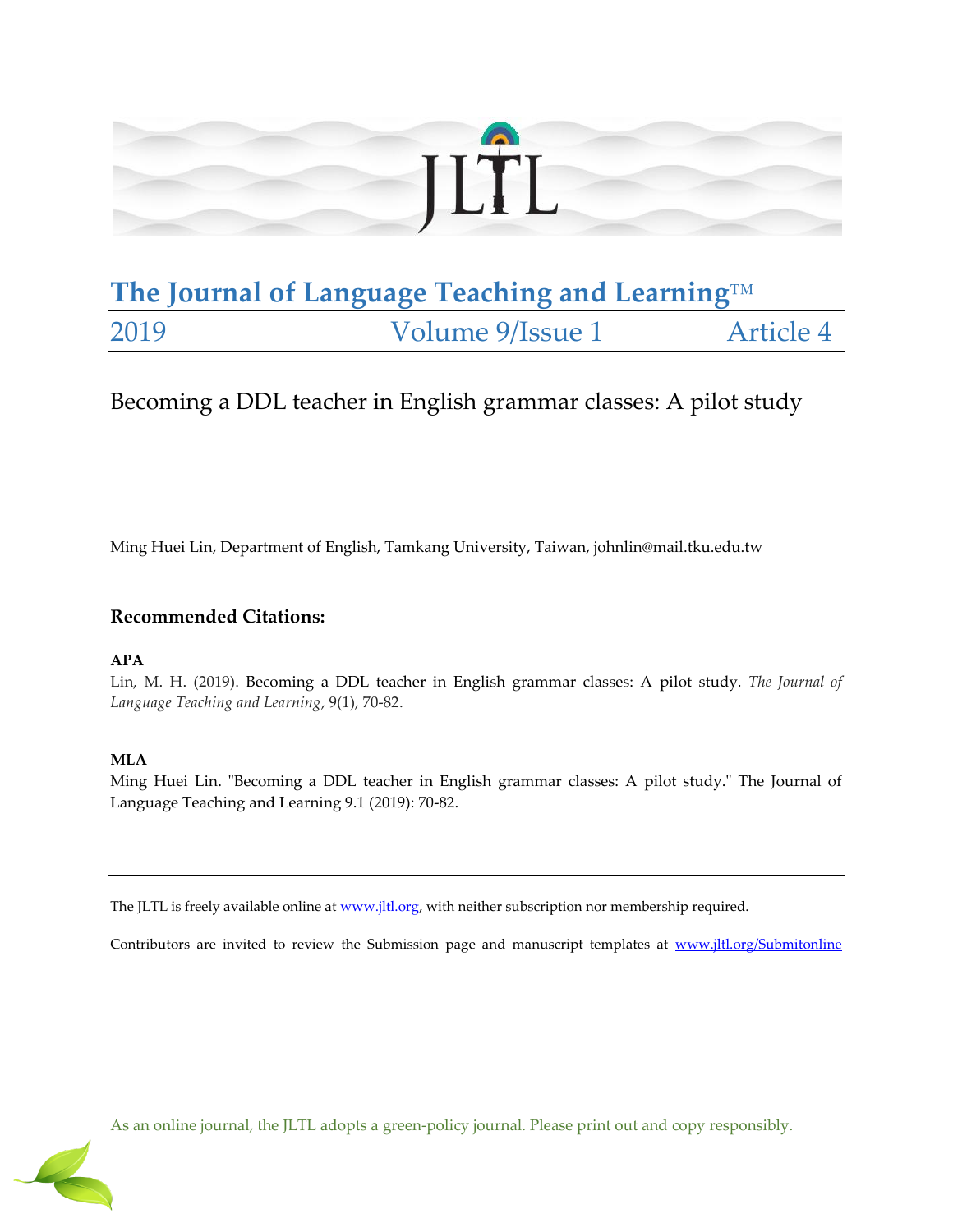

*The Journal of Language Teaching and Learning,* 2019(*1*), pp. 70-82

# Becoming a DDL teacher in English grammar classes: A pilot study

# Ming Huei Lin<sup>1</sup>

#### ARTICLE INFO ABSTRACT

**Article History:** Received June, 2018 Revisions completed December, 2018 Published 30 January, 2019

### **Key Words:**

 $\overline{\phantom{a}}$ 

Data-driven Learning Corpus-aided Language Learning Grammar Instruction Teacher Education

This study explores the process of becoming a data-driven learning (DDL) teacher in EFL grammar classes. An in-service teacher wholly new to the DDL approach joined and received training in it over four months. He first studied what DDL was and how it was used in language settings, going on to teach grammar to two undergraduate classes, one with DDL and the other with Grammar Translation, for comparison purposes. His overall experience of learning and teaching with these two approaches was recorded in self-reflective journals and later in interviews with the present writer. The perceptions by the two classes of the treatment they received were also surveyed to reflect the teacher's performance. The results as a whole show that the course of becoming a DDL teacher is a complex, radical and continuous series of transformations, generating new evidence in support of DDL practice.

© Association of Applied Linguistics. All rights reserved

The popularity of data-driven learning (DDL) in the past few decades has stimulated many researchers to examine its theoretical basis and pedagogical potential in language classrooms. Many agree that the nature of DDL raises several important theories in second language acquisition; two of these, which are commonly addressed, are 'Discovery Learning' and the 'Noticing Hypothesis' (Boulton, 2010; Boulton & Cobb, 2017; Flowerdew, 2015; Frankenberg-Garcia, 2016; Vyatkina, 2016). This is because language

<sup>1</sup> Department of English, Tamkang University, Taiwan, johnlin@mail.tku.edu.tw, +886-2-2621- 5656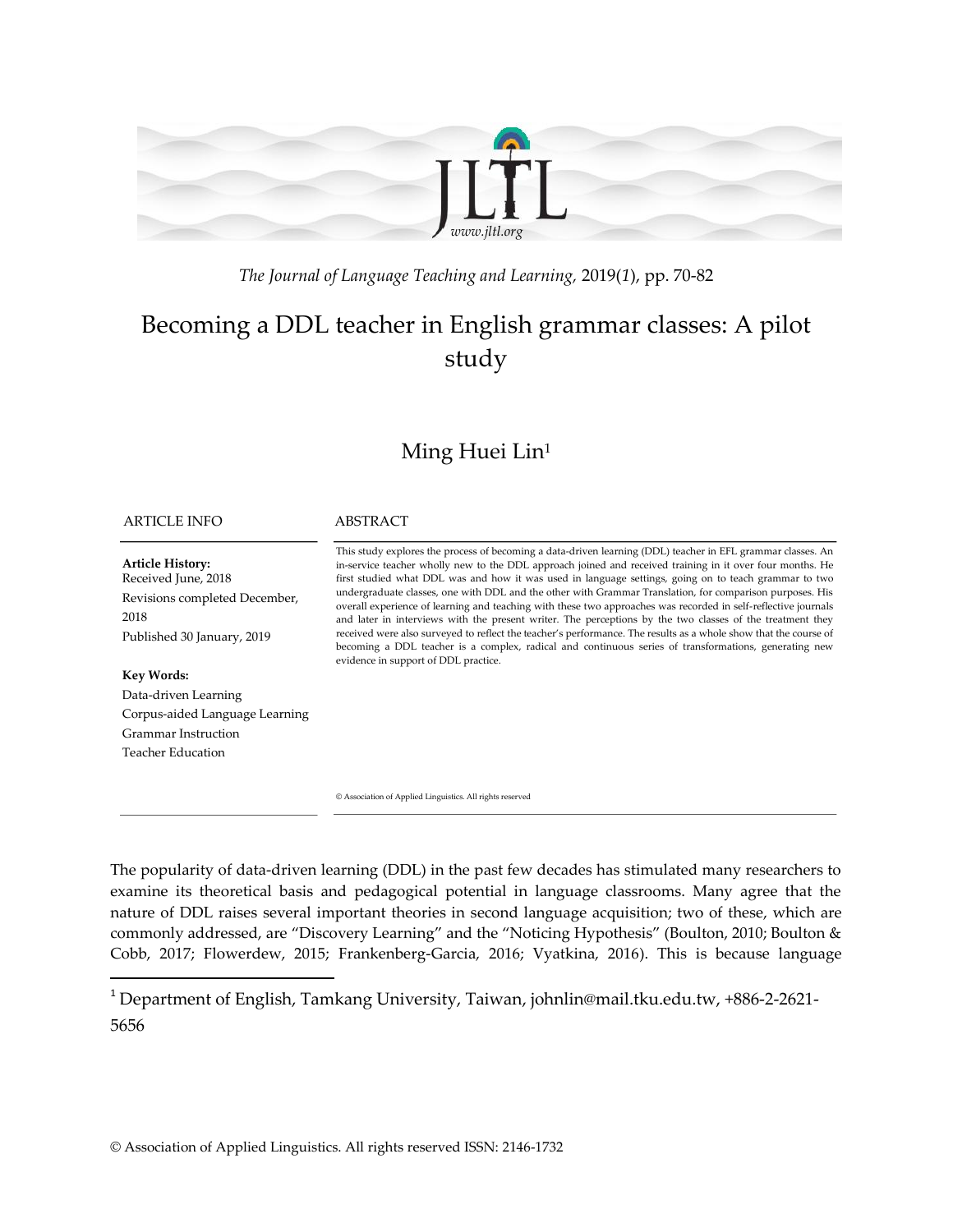learners engaged in DDL-based activities must unaided 'notice' and 'discover' shared linguistic features/patterns from concordance. Any task then leads participants to commit themselves to the typical learning process of 'identify-classify-generalize'—a pedagogical formula prescribed by Johns (1991) and later invoked by most DDL teachers/researchers (e.g., Boulton, 2010; Lin, 2016; Lin & J.-Y. Lee, 2017; Smart, 2012, 2014). Such a learner role is described as fun in itself in *detecting* (Johns, 1991). DDL materials also encapsulate varied motivating elements for language learners because corpus data comprise authentic language information which has rich cultural and linguistic content (Boulton & Cobb, 2017; Mishan, 2004).

Numerous positive empirical reports of DDL students' learning outcomes and attitudes further confirm the pedagogical effect of DDL, which in turn validates the theoretical framework for practicing DDL in language classes. To begin with, most language students have commented favorably on their experience learning with the DDL approach (Geluso & Yamaguchi, 2014; Rezaee, Marefat, & Saeedakhtar, 2015; H. Yoon, 2008; H. Yoon & Hirvela, 2004); some even showed specific approval of its effectiveness on language learning (Geluso & Yamaguchi, 2014; Phoocharoensil, 2012). In addition, many of DDL students' language abilities have improved significantly. Specific skills include vocabulary (Jalilifar, Mehrabi, & Mousavinia, 2014; Karras, 2016), collocation (Rezaee et al., 2015; Uçar & Yükselir, 2015), grammar (Smart, 2014), self-correction (Larsen-Walker, 2017; Todd, 2001; Tono, Satake, & Miura, 2014), paraphrase (Chen et al., 2015), and writing (C. Yoon, 2016; H. Yoon, 2008; Poole, 2016; Mizumoto, Hamatani, & Imao, 2017; Z. Huang, 2014). It is true that some cautioned that DDL might not have clear effects on certain aspects of grammar (cf. Boulton, 2010; Smart, 2012); some reported that their students reacted negatively to DDLcentered treatments (e.g., Hirata & Hirata, 2013; Kennedy & Miceli, 2001); still others revealed that some students were concerned about the time and effort that such treatments required them of (e.g., Crosthwaite, 2017; Hirata & Hirata, 2013). However, by and large the mixed empirical evidence appears optimistic (Cresswell, 2007; C. Yoon, 2011), especially in light of the overall positive outcomes reported in the recent meta-analysis by Boulton and Cobb (2017).

Despite the growing recognition of DDL learners' advantages, teachers' hands-on experience with DDL approach and their perspectives of it have received far less attention and evaluation. Few educators and researchers have contributed to this area by suggesting pointers for prospective DDL practitioners (L. S. Huang, 2017), by considering the time and resources needed for preparing them (Zareva, 2017), and by investigating student-teachers' perceptions of teaching by DDL (Breyer, 2009; Lin, 2016). However, the very course of becoming a DDL teacher, in particular for in-service teachers, still remains an area in need of investigation (Lin, 2016). Findings about this would not only portray for interested readers what such a developmental course is like, but provide evidence of the pedagogical suitability of DDL approach from the teachers' standpoint, thus amplifying an overall evaluation of DDL. Finally, in-depth accounts of such experience may afford insights into the longstanding paradox: that while educators/researchers in general approve of corpus use and its effects in language learning, such endorsement has mostly arisen from experimental sites, rather than actual practice by in-service TESOL/TEFL teachers (cf. Boulton, 2010; Ebrahimi & Faghih, 2017; Leńko-Szymańska, 2014; Lin, 2016).

Hence, the study aims to trace comprehensively the development of a DDL teacher by considering the experience of an in-service teacher who joined an intensive training project to use DDL in grammar classes. His perceptions of both learning about the approach and of actually teaching with it were qualitatively examined. His experience of this training was then compared with his teaching using Grammar Translation. Both classes were then survey to highlight and compare the teacher's experiences with those of the participating students.

#### **2. Method**

#### *2.1. The Participating Teacher*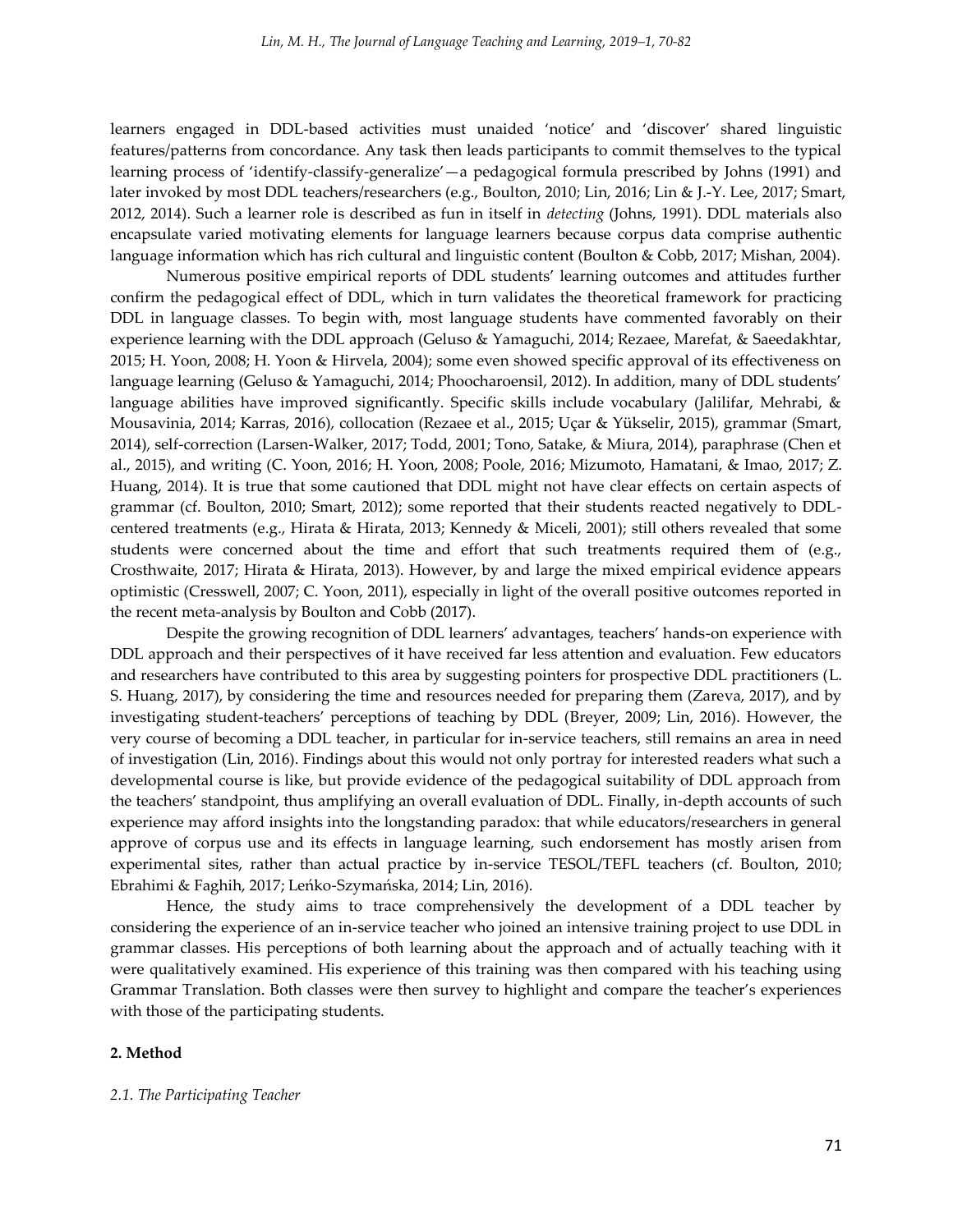The teacher chosen for this study was an in-service English teacher seeking a Master's degree in Curriculum and Instruction at a Taiwanese private university. Before enrolling, he had taught EFL to Taiwanese students of different levels for three years, using Grammar Translation—an approach used in all his own previous English learning*.*

#### *2.2. The Training Project*

This teacher was involved in a four-stage training project over a semester, each stage lasting four weeks. In Stage 1, he was first briefly introduced to the nature of corpora (e.g., what corpora are and consist of), the application of corpora in general and in language classrooms, and demonstrations of the basic skills for using online corpus systems; that is, the COCA system (Corpus of Contemporary American English, a free online corpus system containing over 520 million words: byu.edu/coca). Afterwards, he started familiarizing himself with more corpus literacy skills, primarily against the COCA system. The researcher also gave guidance and help when asked. In Stage 2, the teacher read an assigned list of journal articles and book chapters about corpus-aided language learning, which he could discuss at will. In Stage 3, the teacher observed a one-hour DDL grammar class and a one-hour Grammar Translation class; the researcher taught both classes the same grammatical points but with different methods. In the last stage, the teacher was given two weeks to prepare self-made material for two practicums, beginning two weeks afterwards. Specifically, after the present researcher had approved the teacher's teaching material, he taught for two successive weeks a one-hour DDL grammar class and a onehour Grammar Translation class.

#### *2.3. The Grammar Classes for the Participants*

The classes agreeing to join the practicums for the study were not those observed by the teacher but general English classes at the same experimental site. Before the experiment, the classes were taught by another teacher, aiming to develop general English skills (listening, speaking, reading, and writing) in these second-year non-English majors, focusing particularly on reading, vocabulary and grammar. The students, mostly aged 19-20, had never been taught English using a DDL approach. The classes were later randomly divided into a DDL group (34 students) and a Grammar Translation group (25 students).

#### *2.4. Materials and Treatments Used in the Participants*

The teacher designed the materials used for teaching both grammar groups in the practicums. They covered the same grammatical points, but were presented differently according to the approaches taken with each group. It is particularly worth noting that the material for both groups had the same number of example sentences as input. This was important because DDL tends through concordance to involve more exposures to the target grammar points than Grammar Translation does. Experimental results might be non-comparable without a control for the frequency of exposure, not only in terms of students' performance/responses, but ultimately also that of teachers, because they are likely to make more effort if they are preparing more material.

Figure 1 illustrates the DDL materials that the teacher created to teach the patterns of *used to*. As shown, he first presented a list of concordance lines, asked students to observe the linguistic features they shared, and invited the students to answer the question below by describing any patterns they noticed after they had worked out individually or in groups. When students shared any correct findings with the class, the teacher showed agreement (e.g., *That's right, That's a correct observation,* or *Does anyone/any other group agree with their observation?*) but offered no explanations. When students had trouble describing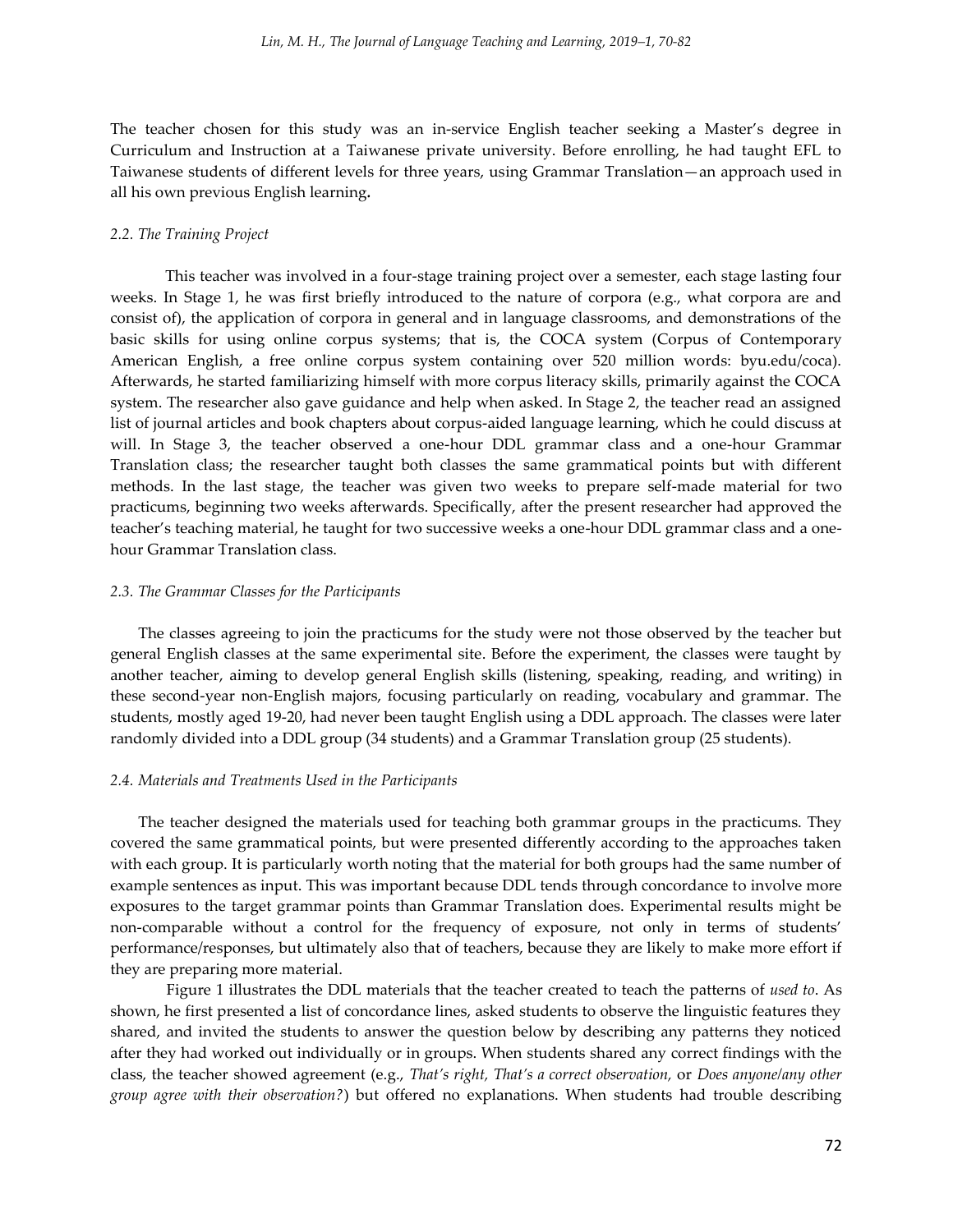target grammatical patterns, the teacher asked more detailed or precise questions to guide their reply, such as *Please mark the words before the Keyword in Context, Please analyze again the part-of-speech of 'to',* or *Why do you think all the verbs after the Keyword in Context are presented in*  $-$ *<i>ing form.* Finally, he doublechecked the students' understanding by asking them to invent one or two sentences that illustrated grammatical points/patterns they had discovered.

In contrast, with Grammar Translation the teacher first showed a grammar pattern (i.e. *be used to N*/*Ving*) and then explained in detail the specific language use of it (e.g., *To* here is a preposition, rather than a to-infinitive, hence followed by nouns or verbs with –ing form). Afterwards, he analyzed the grammar structure of the sentences aloud, following Grammar Translation's conventional deductive practice, instead of letting the students observe and interpret the exemplar sentences (see Figure 2). Finally, the teacher examined students' in-class understanding of the grammar by asking them for sentences that illustrated this construction.

| Fine. I'm used to it anyway.               |                                                                                                  |
|--------------------------------------------|--------------------------------------------------------------------------------------------------|
| They were <b>used to</b> failure.          |                                                                                                  |
|                                            | I'm used to having coffee at Starbucks.                                                          |
|                                            | He's used to living with Mom.                                                                    |
|                                            | They are used to getting what they want.                                                         |
|                                            | Kristy Martin was <b>used to</b> taking care of everyone except herself.                         |
|                                            | Allan Grant was <b>used to</b> living along and enjoyed his own company.                         |
|                                            | They were used to working 60 hours a week.                                                       |
|                                            |                                                                                                  |
| patterns/points about <i>used to</i> here. | <b><i>Question.</i></b> Please write down your observation of any linguistic features or grammar |

Figure 1. Example of DDL materials

I. Grammar structure: Subject be used to N/Ving

II. Grammar points:

1. In this grammar structure, be is needed before used to.

2.  $\overline{I_0}$  here is a preposition, so it is followed by nouns or verbs (-ing form).

III. Example sentences:

1. He is used to it anyway.

2. My brothers were used to failure.

3. The spoilt boys are used to getting what they want.

4. John was used to running two hours a day.

5. I am used to your bad habits.

6. He was used to smoking while he was driving.

7. We were not used to getting up early for class.

8. Pierre is used to giving kisses when greeting his friends.

IV. Exercise: Please create one or two sentences using the grammar structure above.

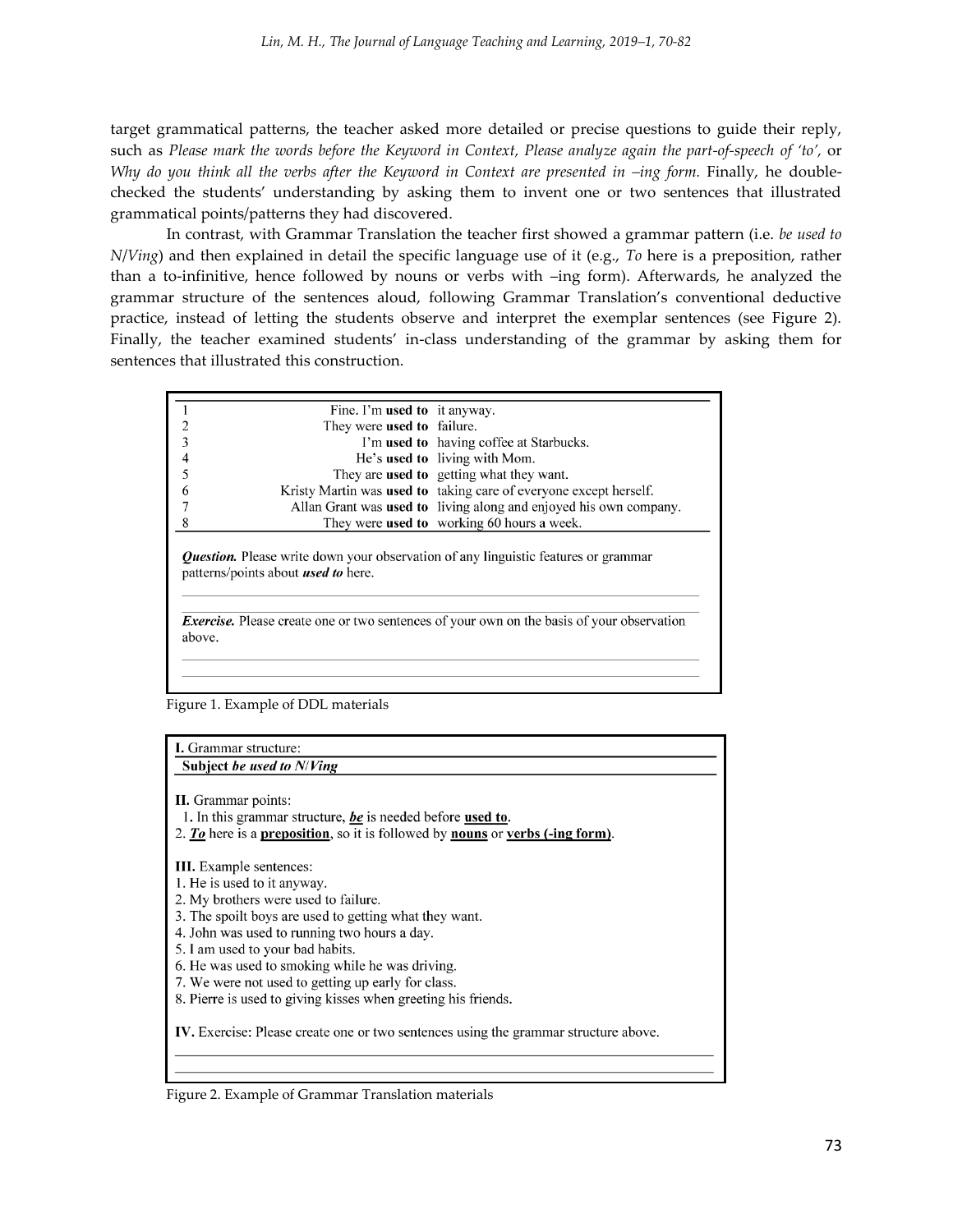#### *2.5 The Teaching Evaluation Survey*

A teaching evaluation survey immediately followed the practicums, to discover the students' perceptions of their learning experiences. The survey was a revision of 30 6-point Likert-scale questions containing items invented by the university of the experimental site to evaluate teachers' performance. Given the aim of this research, however, the revision retained only 10 items that directly invited students' judgments on the teacher's teaching attitudes (two items), teaching methods (three items), teaching materials (two items) and learning effects (three items) (See Appendix A).

#### *2.6 Reflective Journals*

To explore the teacher's perspectives on/perceptions of becoming a DDL teacher, he was asked to write journal entry covering every training stage. Each entry was at least 1,000 words long, was written his mother-tongue, Mandarin Chinese, to let him express himself more fluently. The journal entries aimed to convey in general what he experienced, in detail how he felt, at each stage what he learned, how he coped with difficulties (if any), and what he thought about DDL in comparison to Grammar Translation.

#### *2.7 Interviews with the Participating Teacher*

In addition to journal accounts, two 50-minute interviews were conducted to learn in depth about the teacher's reflections, in the hope of enriching the journal information. The first interview was conducted during the week after the four-stage training. Eight open-ended questions (Appendix B) were used to encourage the collection of interview data, with follow-up questions for any ambiguities. The interview, also in Chinese Mandarin, was digitally voice-recorded and transcribed verbatim for analysis. When initial analysis results showed that further discussion was needed for clarification, a second interview was held a week after the first. It was conducted as the first interview was, but the questions were aimed at uncertainty. Finally, the results of both interviews were translated into English for the present account.

#### *2.8 Qualitative Data Analysis*

To characterize the course of becoming a DDL teacher, the data collected from both journal entries and interviews were scrutinized using a phenomenological method of analysis (see Moustakas, 1994). To be precise, an exhaustive list of every statement made by the DDL teacher was first compiled. After unclear or irrelevant expressions were eliminated from the list, the remainder was sorted and synthesized for creating *thematic portrayals*, which became the basis for reconstructing the teachers' experiences. For reasons of space, only the final description of the teacher's experience is presented here.

#### *2.9 Quantitative Data Analysis*

A set of descriptive statistics was used to demonstrate the survey outcome of both grammar groups. The results were then used to reflect the teacher's performance, supplementing the accounts of his DDL experience.

#### **3. Qualitative Results**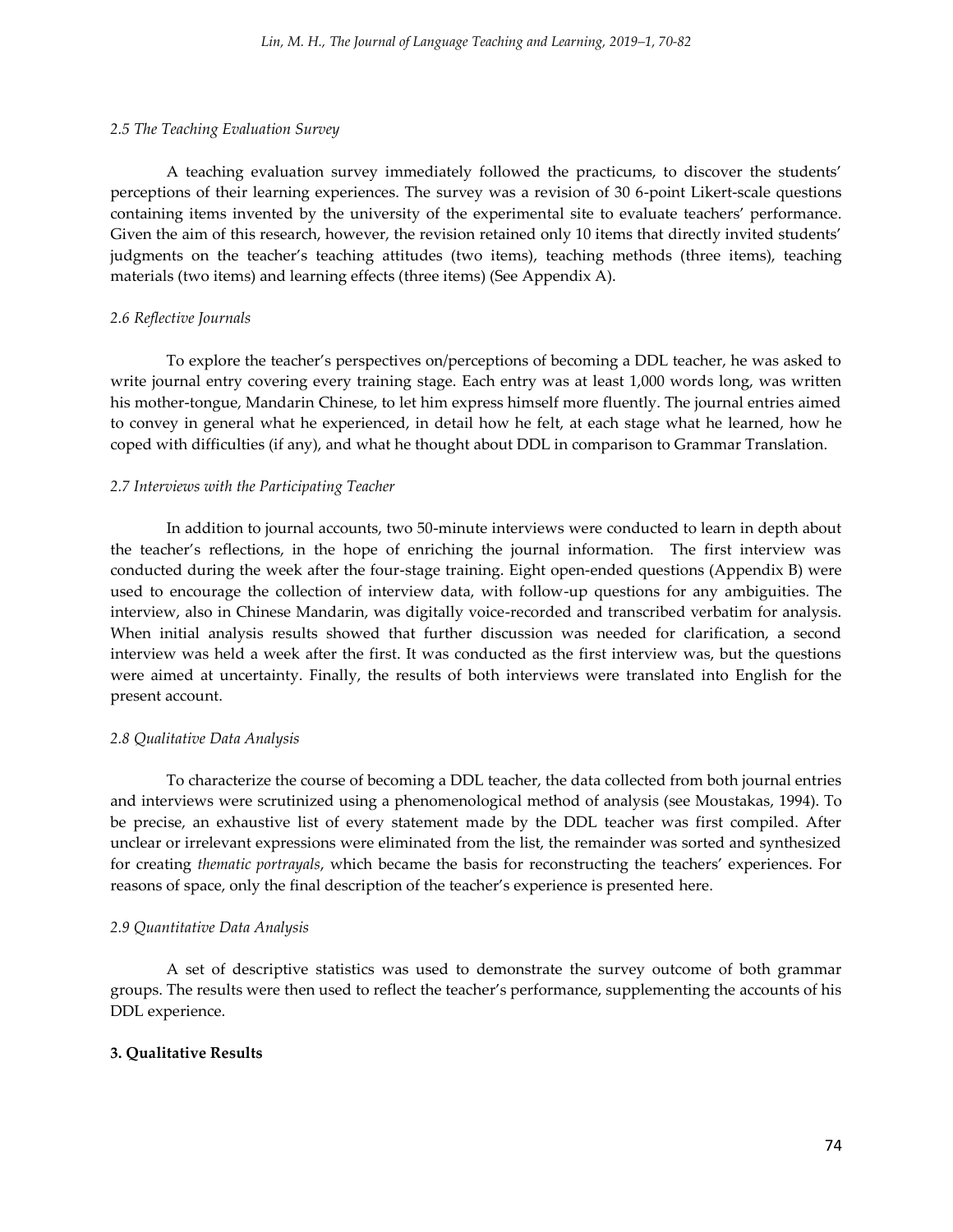The final account of the teacher's development into a DDL teacher reveals a series of complex, radical and conflicting changes. It is exhibited in the seven portrayals below, representing the teacher's transformation from the beginning through to the end of the changes.

*Anticipations/excitement versus contextual bias.* To begin with, the brief introduction of corpus use in language learning enabled the teacher to start the training program with great expectations and excitement. He was 'very excited because [he] could try a new [teaching] method' where he could use a corpus 'to help [students] learn the most idiomatic English' and to 'nurture their abilities of language use'. The initial demonstration of how students might interact with corpus material also led him to imagine a situation in which 'students become the host of the class' rather than being 'guests' as they used to in Grammar Translation. However, such anticipations and excitements were quickly replaced with doubts about the feasibility of DDL in the context of Taiwan. As he remarked, 'This method seems impossible for Taiwan', 'it is too ideal a practice', and 'can [Taiwanese] students learn with it?' These uncertainties stemmed from his personal experience and local observation, convinced that 'students in Taiwan are too accustomed to lessons where teachers do all the talking and students just listen', 'they have forgotten how to explore knowledge themselves', not to mention that 'they learn passively'.

*Dilemma of further involvement.* Before his early concerns were dissolved, the learning of operating an electronic corpus system (i.e. COCA) trapped the teacher in a greater predicament. Specifically, he described his experience of learning the corpus system as 'difficult', 'extremely labor-intensive', 'frustrating' and 'distressful'. He suffered 'many failures' in trying the 'unfriendly' system which would constantly yield nothing when he missed a mere space or dot in entering a query syntax. Compared with making sentences on his own to illustrate a grammar point for Grammar Translation, screening from numerous concordances a suitable example sentence was so dreary a task and consumed so much time that it increased his skepticism towards applying DDL in practice: 'How is it practical at all to spend so many hours on creating material for just one grammatical point?' 'How should one cope with the fact that sometimes a teacher has many different lessons or grammar topics to prepare?' 'How about teachers having other educational tasks in hand as well (e.g., serving as a homeroom teacher)?' 'DDL is not so costeffective' in educational contexts. The reinforcement of these worries and upsetting challenges, at one point, even impelled the teacher to consider quitting the training.

*Reassurance from encouraging models/observations.* The teacher's doubts about applying DDL were not dispelled until he found reassurance from the practical examples described in journal articles and from observing in person the grammar classes taught separately with DDL and Grammar Translation. Explicitly, through his reading and actual class observation, he gained practical knowledge and pointers about DDL application. Most importantly, he was enthused by the different interactive models in action in the DDL and Grammar Translation classes. 'Students were busy' in class, 'they read the material, thought about it, discussed with peers' and 'shared their findings with the class'. He also noted in DDL classes 'less distance between teachers and students' than that in the Grammar Translation class. He added that he was 'moved' to realize that the DDL 'teachers were no longer like the *commander* [the students] were used to', asking them to copy/imitate what they taught. Instead, 'the DDL classes were learner-centered', with teachers 'guiding students themselves into developing the skills of exploring knowledge'.

*First DDL practicum: revisiting anguish and insecurity.* Nevertheless, the teacher's anxiety was renewed at leaving his comfort zone (teaching with Grammar Translation) for changes (teaching with DDL for the first time). As he described it, before the first practicum, he 'had been anxious about using this [new] approach, and even insomniac the night before'. Worse, 'disappointment' hit him as he went through the first practicum. He had imagined himself teaching a DDL class like those he had read about and observed in person, but unfortunately he felt 'unable to properly manage the teaching skills and strategies' required for DDL teaching (e.g., giving more guiding questions or getting students to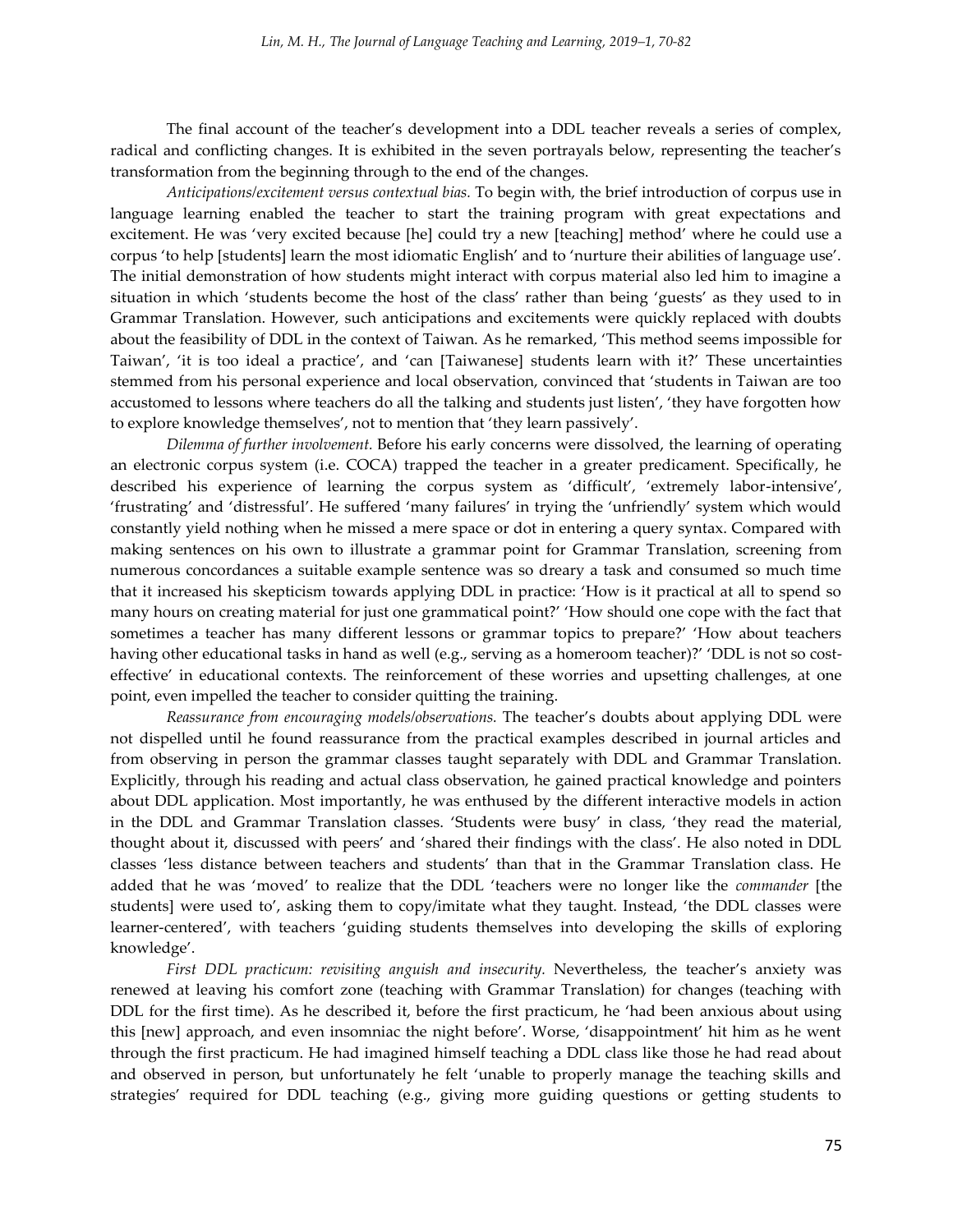share/speak). In particular, the DDL classroom was so 'quiet' on the part of both the students (very few responded) and himself (waiting for students to respond) that he felt both parties appeared 'embarrassed'. This discomfort was sharpened by his experience of teaching Grammar Translation where he at least could say something (i.e. 'doing the talking (i.e. teaching) in class'). Compared with his practicum performance in the Grammar Translation class, which he deemed 'easy', 'smooth' and 'successful' because 'everything was in control', he was 'helpless' the first time he taught DDL and felt 'lost' doing it. Instead of getting close to his students as he had observed earlier, he perceived 'a gap between [him] and the students'. Unquestionably, 'it was the biggest, worst failure ever in [his] teaching career'.

*Second DDL practicum: familiarity facilitating DDL feasibility.* To his surprise, the DDL class was completely changed in the second practicum, kindling his faith in the possibility of becoming a DDL teacher. 'The (DDL) students seemed to understand the way they were to learn' with the lesson; 'they appeared focused on observing concordance lines' when the teacher asked them questions; and 'they gave a lot more (verbal) responses than they did in the first practicum...'. The fact that most student 'responses were relatively concrete (i.e. more like linguistic or grammatical information) than previously' confirmed that the 'students now knew what they were doing with the approach'. It also excited the teacher to find that 'the different pieces of information offered by students eventually formulated complete or correct answers' to his questions. He admitted that '[he] enjoyed [the process] because there were true interactions between peers and with [him]', and also because he could now recognize 'the feasibility of DDL' in the Taiwanese context. With adequate exposure to DDL practices, he concluded, 'a class can turn learner-centered...and DDL is feasible' even in Taiwan.

*Self-awareness of insufficient teaching abilities and seeking improvement.* After being involved in DDL training, the teacher started to notice his imperfect use of English as an authentic language and hoped for improved professionalism in teaching English through DDL. To start with, 'when going through corpus data for class material... [he] [him]self began to doubt if [he] truly understood English'. He was overwhelmed to observe 'how contextualized the authentic linguistic information (of the corpus) was'. It was also startling for him to realize 'how different words or thoughts were actually used in sentences by native speakers (of English) from us' Chinese speakers, who 'tend to rely on the language logic of [our] mother tongue ... and over-generalize ... to put together a new sentence that is not so correct or idiomatic'. Although stunned by corpus data, he felt that he 'learned what English to teach through learning about DDL and teaching with it'. Moreover, he commented that learning to teach with DDL also taught him 'to be *responsible*' for what to teach'. He further illustrated that he later on 'paid more attention to the content that [he] was to teach'. For example, 'before delivering material to students, [he] would now read it a few more times' than he used to.

*Resolution to transform future grammar classes.* Although he might have to go through again the many concerns and challenges that he had already described, the teacher resolved after the project to introduce DDL to his future classes. He eventually endorsed this approach, commenting that 'the rich authentic linguistic text in a corpus presents a specific language use from various contexts' with the perception that this feature makes the learning material and the teaching of it 'alive'! Persuaded by the potential of DDL, he determined to continue with DDL instruction, and was ready to challenge 'the teaching of language use that requires in-depth understanding of its semantic context', such as different verb tenses, rather than just formulaic or pattern-ready grammar like those taught in this project. He concluded, 'I want a future class unlike the one I used to have ... technical challenges (such as those mentioned earlier) are no longer concerns after experiencing the positive impact of DDL'.

#### **4. Quantitative Results**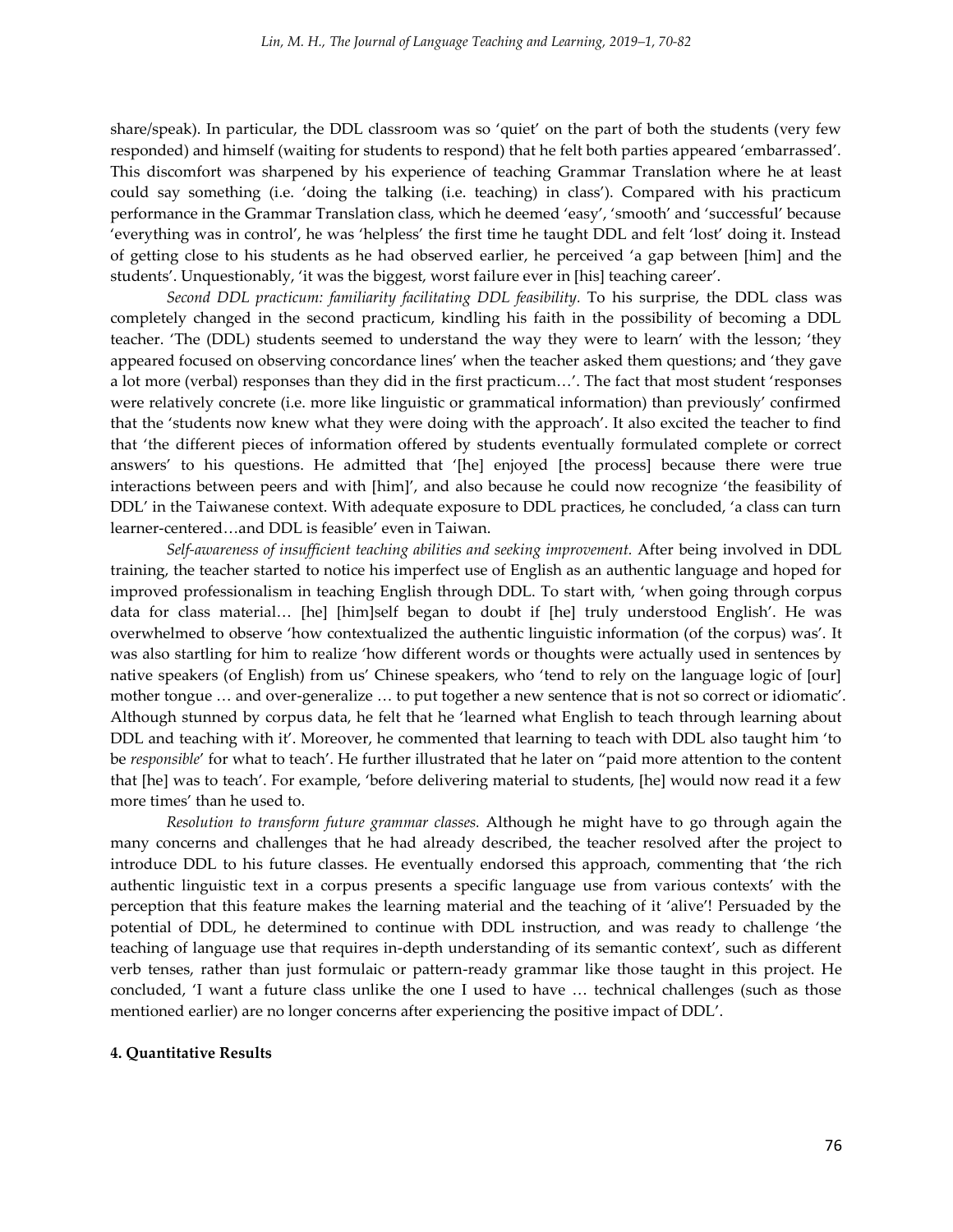The accounts of the teacher's experience were sustained by his students' feedback. As Table 1 shows, overall the DDL class showed slightly stronger endorsement ( $M = 48.85$ , SD = 8.37) of the treatment they received than their counterparts did ( $M = 46.80$ ,  $SD = 8.46$ ). Consistently, the DDL students approved of the teacher's teaching method to a fuller extent than the Grammar Translation class did; they acknowledged the teaching content shown them and believed in the learning effect of the approach they had learned with. Finally, although the two groups agreed in their estimation of the teacher's teaching attitudes, this indicates that he had had shown no partiality in teaching either group, which in turn justifies the survey results.

#### Table 1

| Factor             | Group                      | N  | Mean  | SD   |
|--------------------|----------------------------|----|-------|------|
|                    | <b>Grammar Translation</b> | 25 | 10.88 | 1.30 |
| Teaching attitudes | <b>DDL</b>                 | 34 | 10.88 | 1.37 |
|                    | <b>Grammar Translation</b> | 25 | 12.92 | 3.05 |
| Teaching method    | <b>DDL</b>                 | 34 | 13.82 | 3.13 |
|                    | <b>Grammar Translation</b> | 25 | 9.52  | 1.71 |
| Teaching content   | <b>DDL</b>                 | 34 | 9.79  | 1.86 |
|                    | <b>Grammar Translation</b> | 25 | 13.48 | 3.30 |
| Learning effect    | <b>DDL</b>                 | 34 | 14.35 | 3.00 |
|                    | <b>Grammar Translation</b> | 25 | 46.80 | 8.46 |
| Total              | <b>DDL</b>                 | 34 | 48.85 | 8.37 |

Descriptive Statistics Results For The Survey Outcome Of Both Grammar Groups

#### **5. Discussion and Conclusion**

To explore the course of learning to be a DDL teacher, this study qualitatively examined the experience of an in-service teacher and collected quantitative feedback from his students on their learning perceptions and on his teaching performance. The qualitative results, though containing mixed perspectives, show an overall successful case, enriching current literature in the field. To begin with, the results supplement the findings of Lin (2016), where pre-service student-teachers would consider blending DDL and conventional deductive approach in future grammar classes even though they had also encountered technical difficulties in consulting a corpus. The results also validate the claims of Breyer (2009) and Zareva (2017), both of whom posited the significance and necessity of including a DDL teacher training program in teacher education. Additionally, the qualitative account reveals important factors that may encourage a teacher to continue DDL in practical classes: positive DDL models to appreciate and most importantly hands-on experience of teaching DDL with particular reference to conventional deductive instruction. It may be worth mentioning that although some authors (e.g., L. S. Huang, 2017) claimed that the improvements of modern technology should have diminished technical difficulties in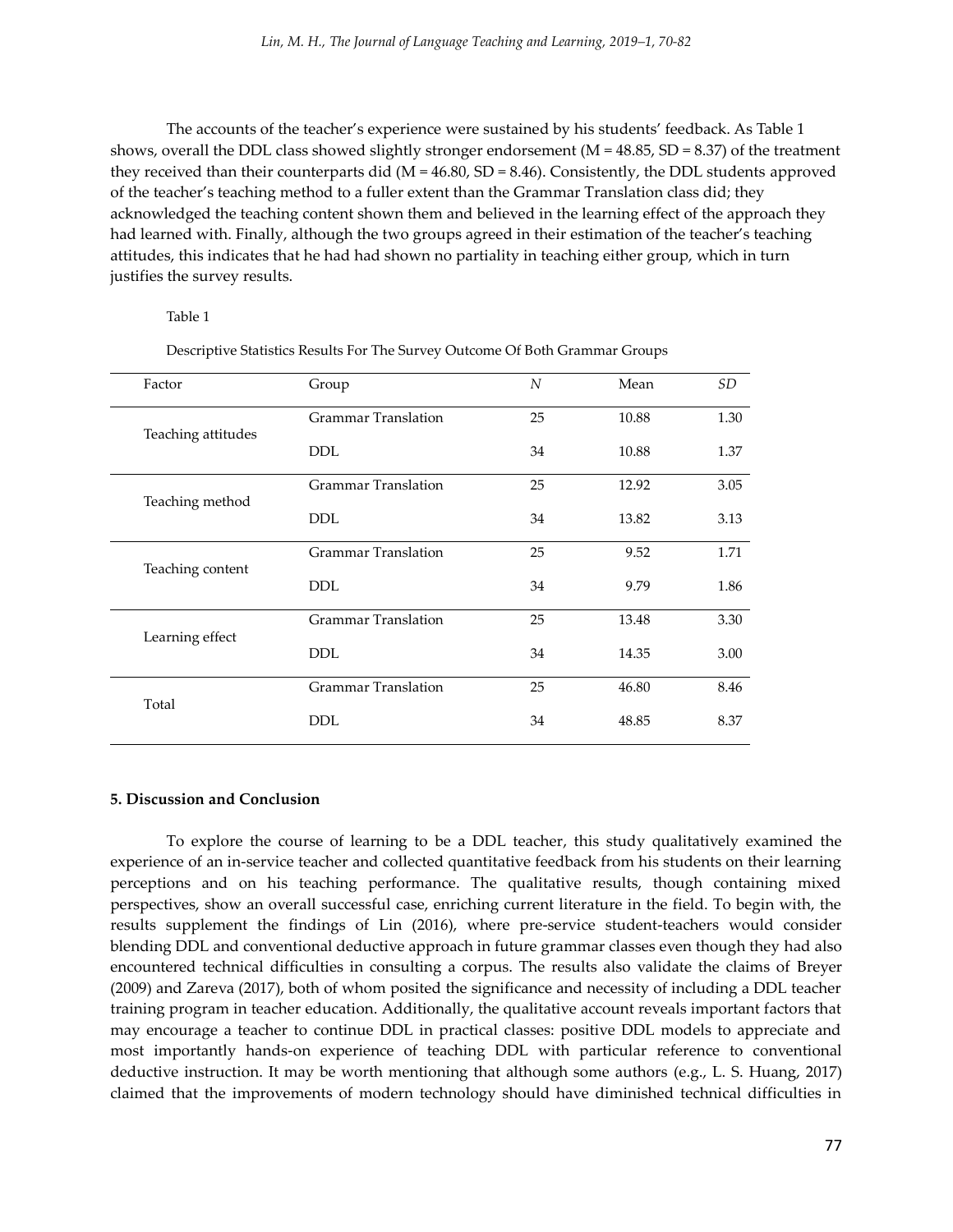operating corpora, this study still found its participating teacher worried about the use of a corpus and the time needed for preparing corpus-based material, as other recent researchers have warned (e.g., C. Yoon, 2016). It is nevertheless encouraging to point out that even at the cost of time and effort the participating teacher, like the teachers in Lin (2016), gained faith in the effect of DDL, although for the time being technical issues appear to be inevitable until ready-made materials become widely available for instant use (Boulton, 2010).

The quantitative survey results of the students' perceptions also lend support to the feasibility of practicing DDL in class. Such findings not only corroborate many conclusions in prior studies where students reacted favorably to DDL treatments (Boulton & Cobb, 2017; Geluso & Yamaguchi, 2014; Kılıçkaya, 2015; Lin, 2016; Rezaee et al., 2015), but resonate with the teacher's positive DDL experience in the current study. Put precisely, the DDL student participants more warmly agreed with the use of DDL as a teaching method, its content, and its learning effect than their counterparts with Grammar Translation. These positive evaluations of students affirm the teacher's perceptions, endorsing the way he delivered a DDL-based grammar unit, the DDL material he created, and the effectiveness of learning in a DDL supported manner. As Lin (2016) suggests, such evidence in turn may moderate the caution by scholars (e.g., Kılıçkaya, 2015) who warn of the use of rule-inferencing or grammar discovery in certain culture contexts, such as that of Taiwan.

It is also interesting to address the finding that both the DDL and the Grammar Translation groups evaluated his teaching attitudes similarly. By and large, this may further suggest that student acceptance of the DDL treatment is at least comparable to that of Grammar Translation. Trivial as such a point may seem, it is in reality crucial for an educational cultural context such as Taiwan where Grammar Translation has long been popular (cf. H. C. Lee, 2013; Smith, 2011) because it saves time for students (cf. Yeh, Liou, & Li, 2007)—a feature not so readily admitted in DDL advocacy.

Finally, while the findings of this study tend to recommend the DDL approach for in-service teachers, some improvements for the study per se are suggested. First, the case study here was only on a single in-service teacher of EFL in Taiwan. More empirical studies investigating a larger sample of teachers from varied contexts or institutes (e.g., high schools and colleges) are thus needed in order to test the DDL approach with a more generalizable result. Likewise, the hands-on experience of the teacher with DDL in this study was only two hours. Longitudinal investigation of such an experience in authentic classes should shed more light on the actual feasibility of DDL from teachers' perspective. Last but not least, as the participating teacher implied, the grammar concepts taught in this study, which were in a way formulaic, were perhaps better adapted to DDL or easier for students to analyze. Future studies may consider investigating or comparing DDL teachers' experience of teaching language use that is less pattern-like, such as different conditional clauses, adjective clauses versus noun clauses, or varied verb tenses.

#### **Acknowledgments**

This article was written with funding support from Taiwan's Ministry of Science and Technology (MOST 107-2410-H-032-046). The author also thanks the editor and anonymous reviewers of *The Journal of Language Teaching and Learning* for their insightful comments on earlier versions of this article.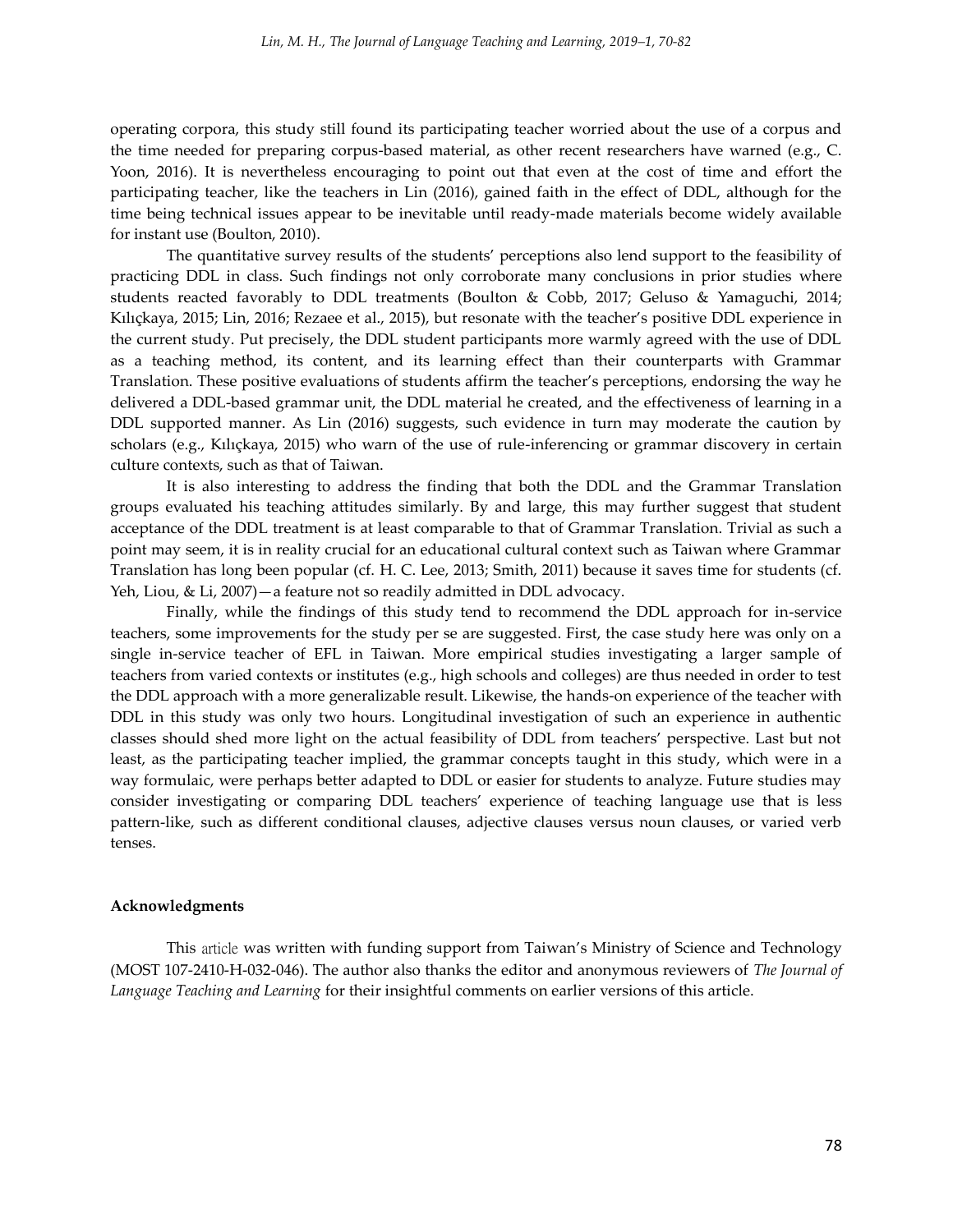#### **References**

Boulton, A. (2010). Data‐driven learning: Taking the computer out of the equation. *Language learning*, *60*(3), 534-572.

Boulton, A., & Cobb, T. (2017). Corpus use in language learning: A meta‐analysis. *Language Learning*, *67*(23), 48-393.

- Breyer, Y. (2009). Learning and teaching with corpora: reflections by student teachers. *Computer Assisted Language Learning*, *22*(2), 153-172.
- Chen, M. H., Huang, S. T., Chang, J. S., & Liou, H. C. (2015). Developing a corpus-based paraphrase tool to improve EFL learners' writing skills. *Computer Assisted Language Learning*, *28*(1), 22-40.
- Cresswell, A. (2007). Getting to 'know' connectors? Evaluating data-driven learning in a writing skills course. *Language and Computers*, *61*, 267-287.
- Crosthwaite, P. (2017). Retesting the limits of data-driven learning: feedback and error correction. *Computer Assisted Language Learning*, *30*(6)447-473.
- Ebrahimi, A., & Faghih, E. (2017). Integrating corpus linguistics into online language teacher education programs. *ReCALL*, *29*(1), 120-135.
- Flowerdew, L. (2015). Data-driven learning and language learning theories. In A. Leńko-Szymańska & A. Boulton (Eds.). *Multiple affordances of language corpora for data-driven learning* (pp. 15-36). Amsterdam, Netherlands: John Benjamins.
- Frankenberg-Garcia, A. (2016). Corpora in ELT. In G. Hall (Ed.). *The Routledge Handbook of English Language Teaching* (pp. 383-398). NY, NY: Routledge.
- Geluso, J., & Yamaguchi, A. (2014). Discovering formulaic language through data-driven learning: Student attitudes and efficacy. *ReCALL*, *26*(2), 225-242.
- Hirata, Y., & Hirata, Y. (2013). Data-driven learning and learner interviews in a Japanese context. In S. K. S. Cheung, J. Fong, W. Fong, F. L. Wang, & L. F. Kwok (Eds.), *Hybrid learning and continuing education* (pp. 122-133). Berlin, Germany: Springer Berlin Heidelberg.
- Huang, L. S. (2017). Has Corpus‐Based Instruction Reached a Tipping Point? Practical Applications and Pointers for Teachers. *TESOL Journal*, *8*(2), 295-313.
- Huang, Z. (2014). The effects of paper-based DDL on the acquisition of lexico-grammatical patterns in L2 writing. *ReCALL*, *26*(2), 163-183.
- Jalilifar, A., Mehrabi, K., & Mousavinia, S. R. (2014). The effect of concordance‐enriched instruction on the vocabulary learning and retention of Iranian EFL learners. *Procedia—Social and Behavioral Sciences*, 98, 742–746
- Johns, T. F. (1991). Should you be persuaded: Two samples of data-driven learning materials. *ELR Journal, 4,* 1-16.
- Karras, J. N. (2016). The effects of data-driven learning upon vocabulary acquisition for secondary international school students in Vietnam. *ReCALL*, *28*(2), 166-186.
- Kennedy, C., & Miceli, T. (2001). An evaluation of intermediate students' approaches to corpus investigation. *Language Learning and Technology*, *5*(3), 77–90.
- Kılıçkaya, F. (2015). Computer-based grammar instruction in an EFL context: Improving the effectiveness of teaching adverbial clauses. *Computer Assisted Language Learning*, *28*(4), 325-340.
- Larsen-Walker, M. (2017). Can Data Driven Learning address L2 writers' habitual errors with English linking adverbials?. *System*, *69*, 26-37.
- Lee, H. C. (2013). Investigating the effects of student learning of English using COL approach based on situational theories. *Computers in Human Behavior*, *29*(6), 2211-2217.
- Leńko-Szymańska, A. (2014). Is this enough? A qualitative evaluation of the effectiveness of a teacher-training course on the use of corpora in language education. *ReCALL*, *26*(2), 260-278.
- Lin, M. H. (2016). Effects of corpus-aided language learning in the EFL grammar classroom: A case study of students' learning attitudes and teachers' perceptions in Taiwan. *TESOL Quarterly, 50*(4), 871-893.
- Lin, M. H., & Lee, J.-Y. (2017). Pedagogical suitability of data-driven learning in EFL grammar classes: A case study of Taiwanese students. *Language Teaching Research,* (*Online First*), 1-21.
- Mishan, F. (2004). Authenticating corpora for language learning a problem and its resolution. *ELT Journal*, *58*(3), 219- 227.
- Mizumoto, A., Hamatani, S., & Imao, Y. (2017). Applying the bundle–move connection approach to the development of an online writing support tool for research articles. *Language Learning* , *67*(4), 885-921.
- Moustakas, C. (1994). *Phenomenological research methods*. Thousand Oaks, CA: Sage.
- Phoocharoensil, S. (2012). Language corpora for EFL teachers: An exploration of English grammar through concordance lines. *Procedia-Social and Behavioral Sciences*, *64*, 507-514.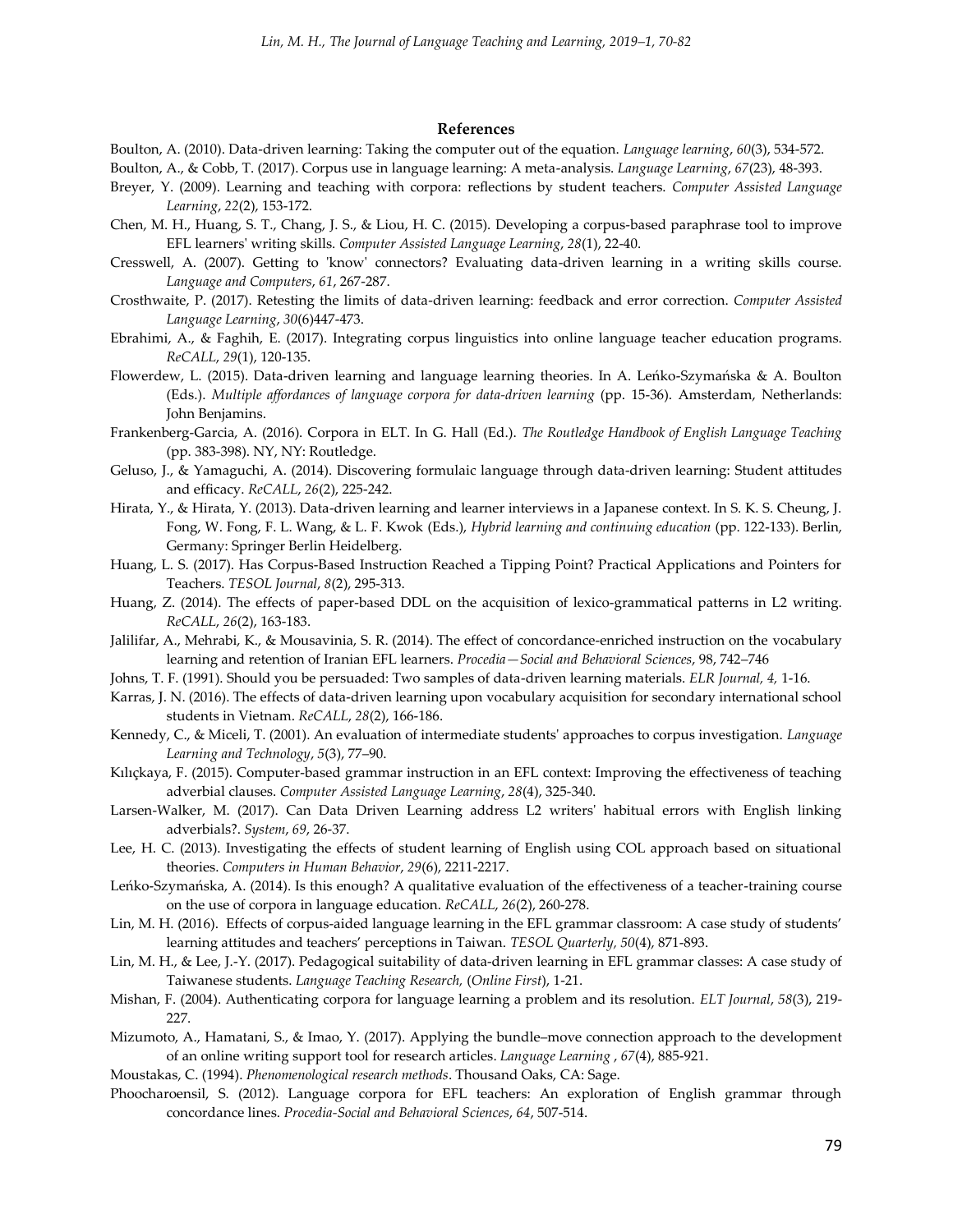- Poole, R. (2016). A corpus-aided approach for the teaching and learning of rhetoric in an undergraduate composition course for L2 writers. *Journal of English for Academic Purposes*, *21*, 99-109.
- Rezaee, A. A., Marefat, H., & Saeedakhtar, A. (2015). Symmetrical and asymmetrical scaffolding of L2 collocations in the context of concordancing. *Computer Assisted Language Learning*, *28*(6), 532-549.
- Smart, J. (2012). *Innovative approaches to ESL grammar instruction.* Unpublished doctoral dissertation, Northern Arizona University, USA.
- Smart, J. (2014). The role of guided induction in paper-based data-driven learning. *ReCALL*, *26*(2), 184-201.
- Smith, S. (2011). Learner construction of corpora for general English in Taiwan. *Computer Assisted Language Learning*, *24*(4), 291-316.
- Todd, R. W. (2001). Induction from self-selected concordances and self-correction. *System*, *29*, 91-102.
- Tono, Y., Satake, Y., & Miura, A. (2014). The effects of using corpora on revision tasks in L2 writing with coded error feedback. *ReCALL*, *26*(2), 147-162.
- Uçar, S., & Yükselir, C. (2015). The effect of corpus-based activities on verb-noun collocations in EFL classes. *Turkish Online Journal of Educational Technology*, *14*(2), 195-205.
- Yeh, Y., Liou, H. C., & Li, Y. H. (2007). Online synonym materials and concordancing for EFL college writing. *Computer Assisted Language Learning*, *20*(2), 131-152.
- Yoon, C. (2011). Concordancing in L2 writing class: An overview of research and issues. *Journal of English for Academic Purposes*, *10*(3), 130-139.
- Yoon, C. (2016). Concordancers and dictionaries as problem-solving tools for ESL academic writing. *Language Learning & Technology*, *20*(1), 209-229.
- Yoon, H. (2008). More than a linguistic reference: The influence of corpus technology on L2 academic writing. *Language Learning & Technology*, *12*(2), 31-48.
- Yoon, H., & Hirvela, A. (2004). ESL student attitudes toward corpus use in L2 writing. *Journal of Second Language Writing*, *13*(4), 257-283.
- Vyatkina, N. (2016). Data-driven learning for beginners: The case of German verb-preposition collocations. *ReCALL*, *28*(2), 207-226.
- Zareva, A. (2017). Incorporating corpus literacy skills into TESOL teacher training. *ELT Journal*, *71*(1), 69-79.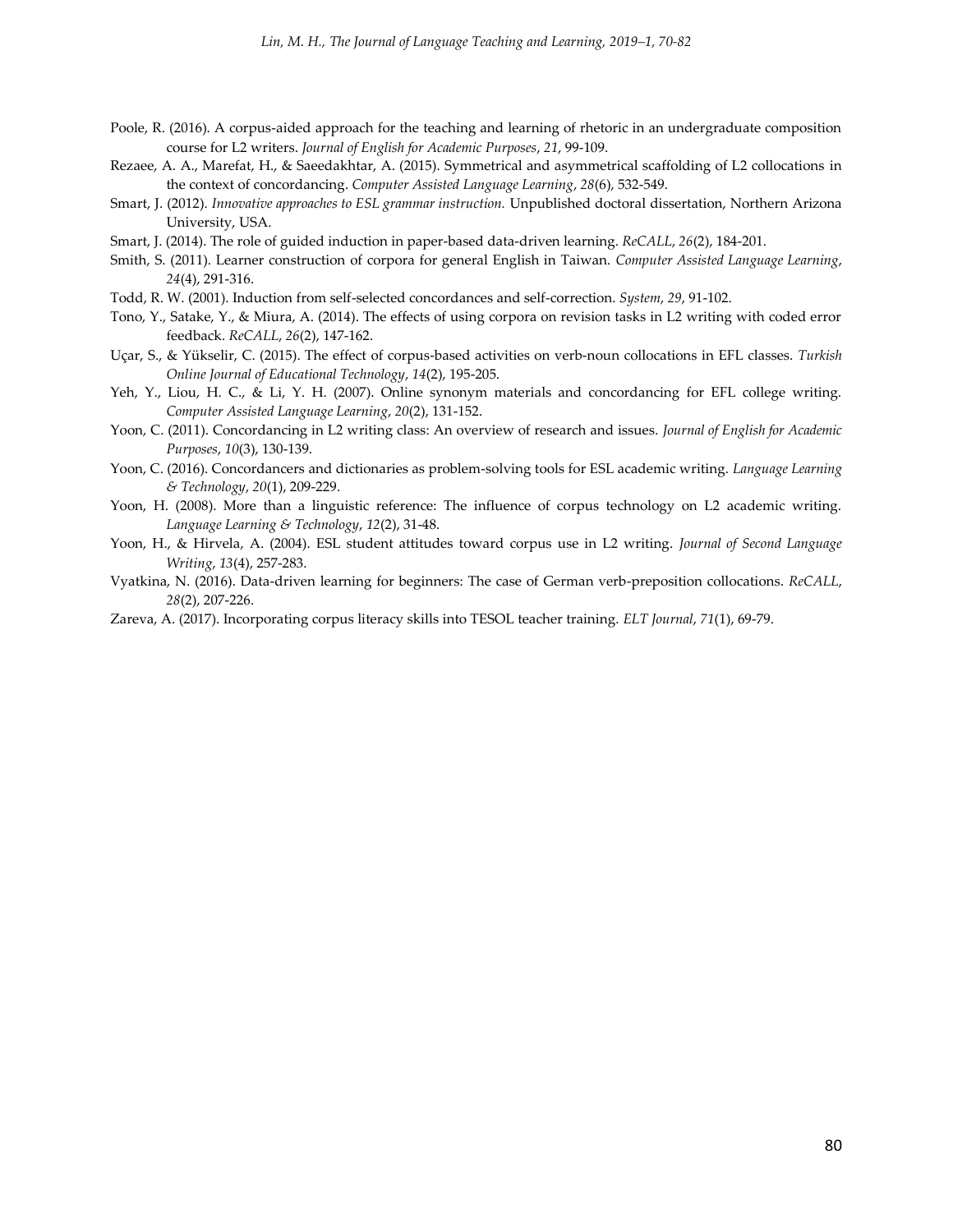# **Appendix A**

**Instruction:** Please assign to each item a number between six and one, with six showing strong agreement and one showing strong disagreement.

| No | Statement                                                        |    | Scores          |  |  |             |  |
|----|------------------------------------------------------------------|----|-----------------|--|--|-------------|--|
| 1  | The teachers show professional attitudes towards their teaching. | 6  | 5               |  |  | 4 3 2 1     |  |
|    | The teachers demonstrate full preparation of the lesson.         | 6  | $5\overline{)}$ |  |  | 4 3 2 1     |  |
| 3  | The teaching method of the teachers triggers my learning         |    |                 |  |  | 6 5 4 3 2 1 |  |
|    | interests.                                                       |    |                 |  |  |             |  |
| 4  | The teaching method of the teachers is fairly appropriate.       | 6. |                 |  |  | 5 4 3 2 1   |  |
| 5  | The media or materials chosen for the instruction are helpful.   | 6  |                 |  |  | 5 4 3 2 1   |  |
| 6  | The materials are well organized and presented.                  | 6  | 5               |  |  | 4 3 2 1     |  |
|    | The content of the materials is helpful for learning.            |    |                 |  |  | 6 5 4 3 2 1 |  |
| 8  | Attending the course, I develop greater understanding of the     | 6  |                 |  |  | 5 4 3 2 1   |  |
|    | subject.                                                         |    |                 |  |  |             |  |
| 9  | I learn from the teaching of the lesson.                         | 6  |                 |  |  | 5 4 3 2 1   |  |
| 10 | In light of its learning efficacy, I am happy to attend similar  | 6  |                 |  |  | 5 4 3 2 1   |  |
|    | courses in future.                                               |    |                 |  |  |             |  |